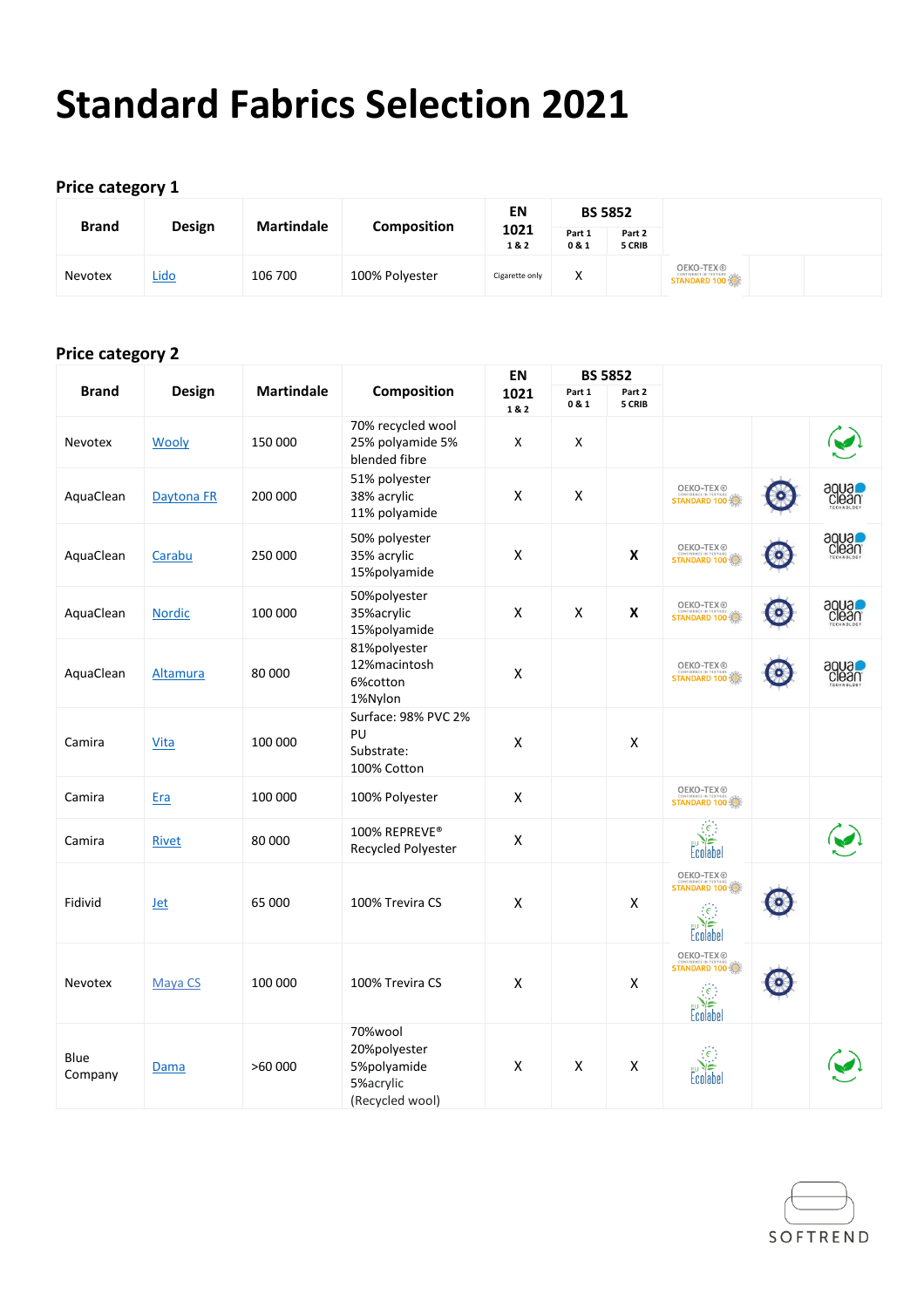# **Price category 3**

|              |                       |                   |                                                                    | <b>EN</b>   | <b>BS 5852</b>  |                  |                                              |                  |  |
|--------------|-----------------------|-------------------|--------------------------------------------------------------------|-------------|-----------------|------------------|----------------------------------------------|------------------|--|
| <b>Brand</b> | Design                | <b>Martindale</b> | Composition                                                        | 1021<br>1&2 | Part 1<br>0 & 1 | Part 2<br>5 CRIB |                                              |                  |  |
| Agua         | <b>Taurus</b>         | 400 000           | 2% Vinyl Acrylic<br><b>74% PVC</b><br><b>12% PES</b><br>12% cotton | X           |                 | X                |                                              |                  |  |
| Camira       | <b>Synergy</b>        | 100 000           | 95% virgin wool<br>5% polyamide                                    | X           |                 |                  | $\epsilon$<br>colabel                        |                  |  |
| Camira       | <b>Main Line Flax</b> | 50 000            | 70% Virgin Wool<br><b>30% Flax</b>                                 | X           |                 | X                | $\langle \hat{\epsilon} \rangle$<br>Ecolabel |                  |  |
| Camira       | Sumi/Kyoto            | 100 000           | 90%wool<br>10%polyamide                                            | X           |                 |                  |                                              |                  |  |
| Gabriel      | Cura                  | 100 000           | 98% post-consumer<br>recycled polyester 2%<br>polyester            | X           | X               |                  | <b>OEKO-TEX</b> ®<br>Ecolabe                 |                  |  |
| Gabriel      | <b>Step Melange</b>   | 100 000           | 100% Trevira CS                                                    | X           | $\mathsf{X}$    | X                | <b>OEKO-TEX</b> ®<br>Ecolabel                |                  |  |
| Kvadrat      | Remix                 | 100 000           | 90% New wool<br>10% Nylon                                          | X           | X               |                  |                                              |                  |  |
| Spradling    | <b>Silvertex</b>      | 300 000           | 100% Vinyl topcoat<br>100% Polyester<br>backing                    | X           |                 |                  |                                              | <b>IMO / MED</b> |  |

# **Price category 4**

| <b>Brand</b> |               |                   |                                          | EN          | <b>BS 5852</b>  |                  |                                                                                        |                      |  |
|--------------|---------------|-------------------|------------------------------------------|-------------|-----------------|------------------|----------------------------------------------------------------------------------------|----------------------|--|
|              | Design        | <b>Martindale</b> | <b>Composition</b>                       | 1021<br>1&2 | Part 1<br>0 & 1 | Part 2<br>5 CRIB |                                                                                        |                      |  |
| Camira       | <b>Blazer</b> | 50 000            | 100% Virgin Wool                         | X           |                 |                  |                                                                                        |                      |  |
| Gabriel      | <b>Fame</b>   | 200 000           | 95% New Zealand<br>wool<br>5% polyamide  | X           |                 | X                | <b>OEKO-TEX®</b><br>STANDARD 100<br>$\langle \hat{\epsilon} \rangle$<br>必有<br>Ecolabel | $\circ$<br>IMO / MED |  |
| Camira       | Yoredale      | 50 000            | 95% Wool<br>3% Polyester<br>2% Polyamide | X           |                 |                  |                                                                                        |                      |  |
| Gabriel      | Crisp         | 200 000           | 93% New Zealand<br>wool<br>7% polyamide  | X           | Χ               |                  | <b>OEKO-TEX®</b><br>STANDARD 100<br>$\{\epsilon\}$                                     | IMO / MED            |  |